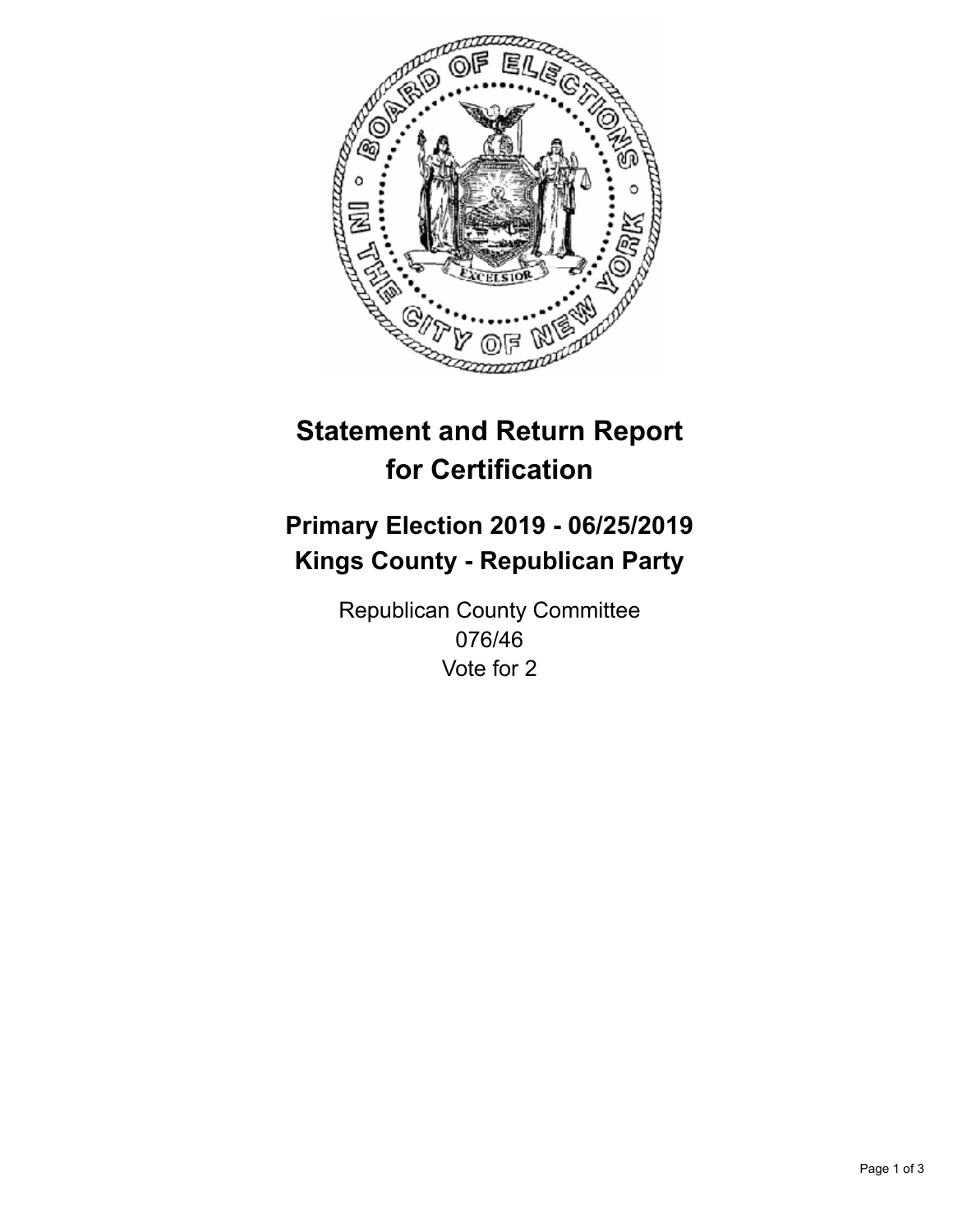

## **Assembly District 46**

| <b>PUBLIC COUNTER</b>                                    | 13       |
|----------------------------------------------------------|----------|
| <b>MANUALLY COUNTED EMERGENCY</b>                        | 0        |
| ABSENTEE / MILITARY                                      | 0        |
| AFFIDAVIT                                                | $\Omega$ |
| <b>Total Ballots</b>                                     | 13       |
| Less - Inapplicable Federal/Special Presidential Ballots | 0        |
| <b>Total Applicable Ballots</b>                          | 13       |
| <b>ANTHONY V. SABA</b>                                   | 3        |
| <b>LAUREN T. GIANNONE</b>                                | 4        |
| <b>FRANCESCA CIULLA</b>                                  | 6        |
| <b>DENISE LABELLA</b>                                    | 6        |
| <b>Total Votes</b>                                       | 19       |
| Unrecorded                                               |          |